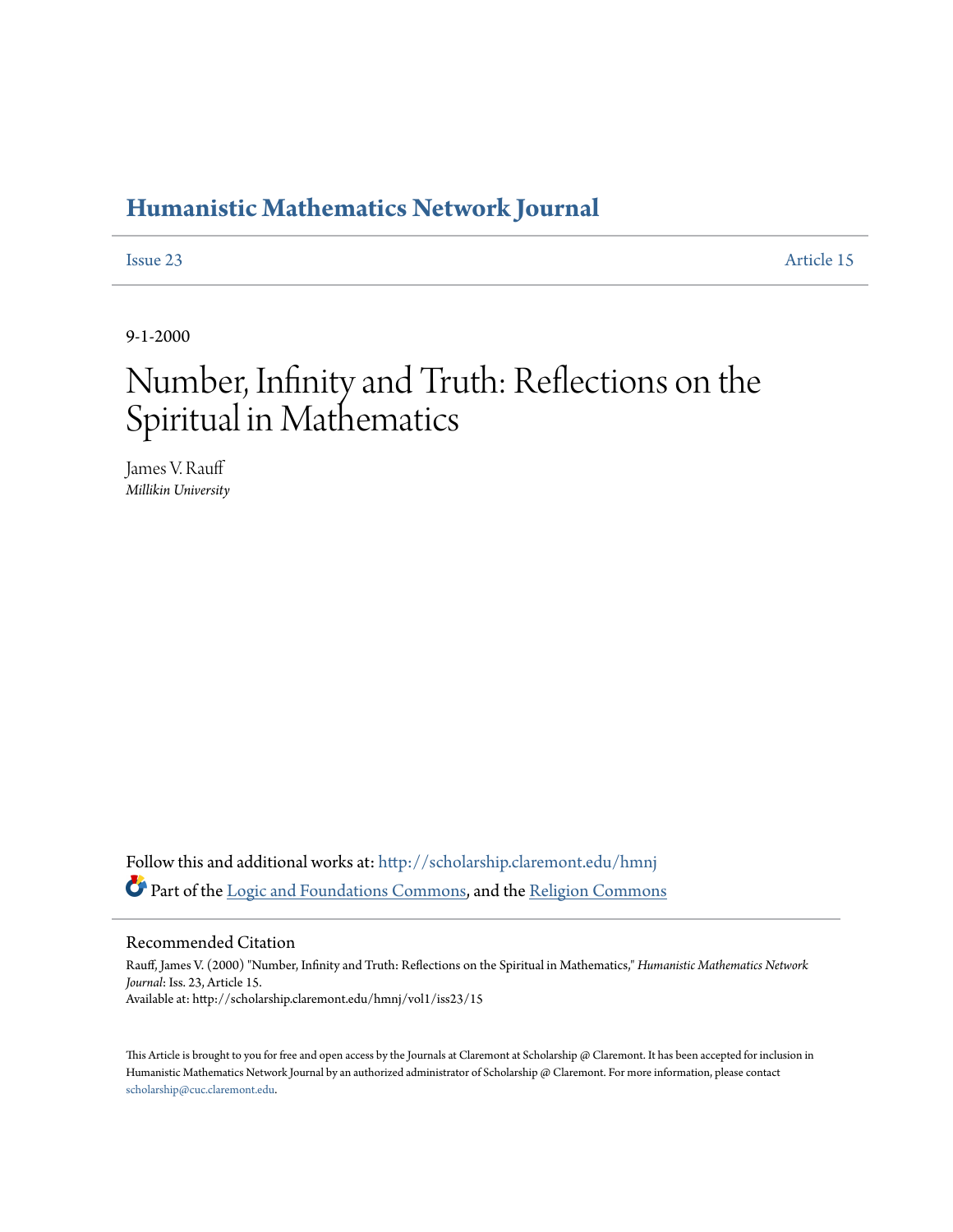# **Number, Infinity, and Truth: Reflections on the Spiritual in Mathematics**

*James V. Rauff Department of Mathematics Millikin University*

# **1. INTRODUCTION**

Mathematics, as a whole, has a reputation for precision, unambiguity, and cold reason. These are rarely considered spiritual properties which, in contrast, tend towards mystery, paradox, and transcendence. Nevertheless, mathematics has had a spiritual aspect throughout its history. Indeed, in many cultures there has been little to distinguish the mathematician from the priest.

In ancient Egypt, in Mesopotamia, and in the Maya kingdoms of Guatemala and Mexico, mathematical knowledge and spiritual knowledge converged and merged in a spectacular interplay. This mathematicospiritual interplay existed in other cultures besides the great civilizations of antiquity and persists to the present day.

This essay looks at the nature of the interplay between mathematics and spirituality in some traditional and modern contexts.

# **2.0 TRADITIONS**

The intersection between mathematics and spirituality appears in many religious traditions. In the western tradition, we have the case of the Pythagoreans (circa 500 B.C.E.) who assigned a definite number to everything material and spiritual. *One* was the number of reason, *four* of justice, and *five* of marriage (Burton, 1997:92). Numerology continues to attract devotees as any trip to a "new age" bookstore or a quick scan of the internet will reveal.

So numerous are the intersections of religion and number that to even mention all of the traditions in which they occur would require a book-length treatise. In this section I'll highlight a handful of examples of the interplay of mathematics and religion chosen for their diversity and ability to shine light on this interplay. The examples come from the Upanishads of India, the religious beliefs of the Oglala Sioux of North America,

and the visions of a West African Dogon elder.

### **2.1 THE FIVE- AND SEVEN-FOLD CHANTS OF THE CHANDOGYA UPANISHAD**

The intersection of mathematics and religion and spirituality in the realm of numbers is well known. One of the oldest of these intersection points is found in the Upanishads, Hindu religious texts written between 800–300 B.C.E., which may represent a tradition dating back to 4000 B.C.E. (Hume, 1977; Frawley, 1995).

In one of these texts, known as the Chandogya Upanishad, the Second Prapathaka (Chapter) is an extended discussion of the structure and meaning of the five-fold and seven-fold chants. The five-fold chant is characterized by the Hink  $\overline{a}$  ra (preliminary vocalizing), the Prast  $\overline{a}$  va (introductory praise), the Udgitha (loud chant), the Pratih  $\overline{a}$  ra (response), and the Nidhana (conclusion). An example is given in the way we may reverently understand the rainstorm:

> "In a rain-storm one should reverence the fivefold  $S_{\overline{a}}$  man. The preceding wind is a Hink  $\overline{a}$  ra. A cloud is formed—that is a Prast  $\frac{1}{3}$  va. It rains—that is an Udgitha. It lightens, it thunders—that is a Pratih  $\overline{a}$  ra. It lifts—that is a Nidhana." (Hume, 1977:191)

The seven-fold chant adds two new sections to the five-fold chant. The Adi (beginning) appears just before the Udgitha, and the Upadrava (approach to the end) precedes the Nidhana. The Upanishad tells us how the course of the sun through the sky parallels the seven-fold chant:

> "When it is before sunrise—that is a Hink  $\overline{a}$  ra...

> Now, when it is just after sunrise—that is a Prat  $\overline{a}$  va...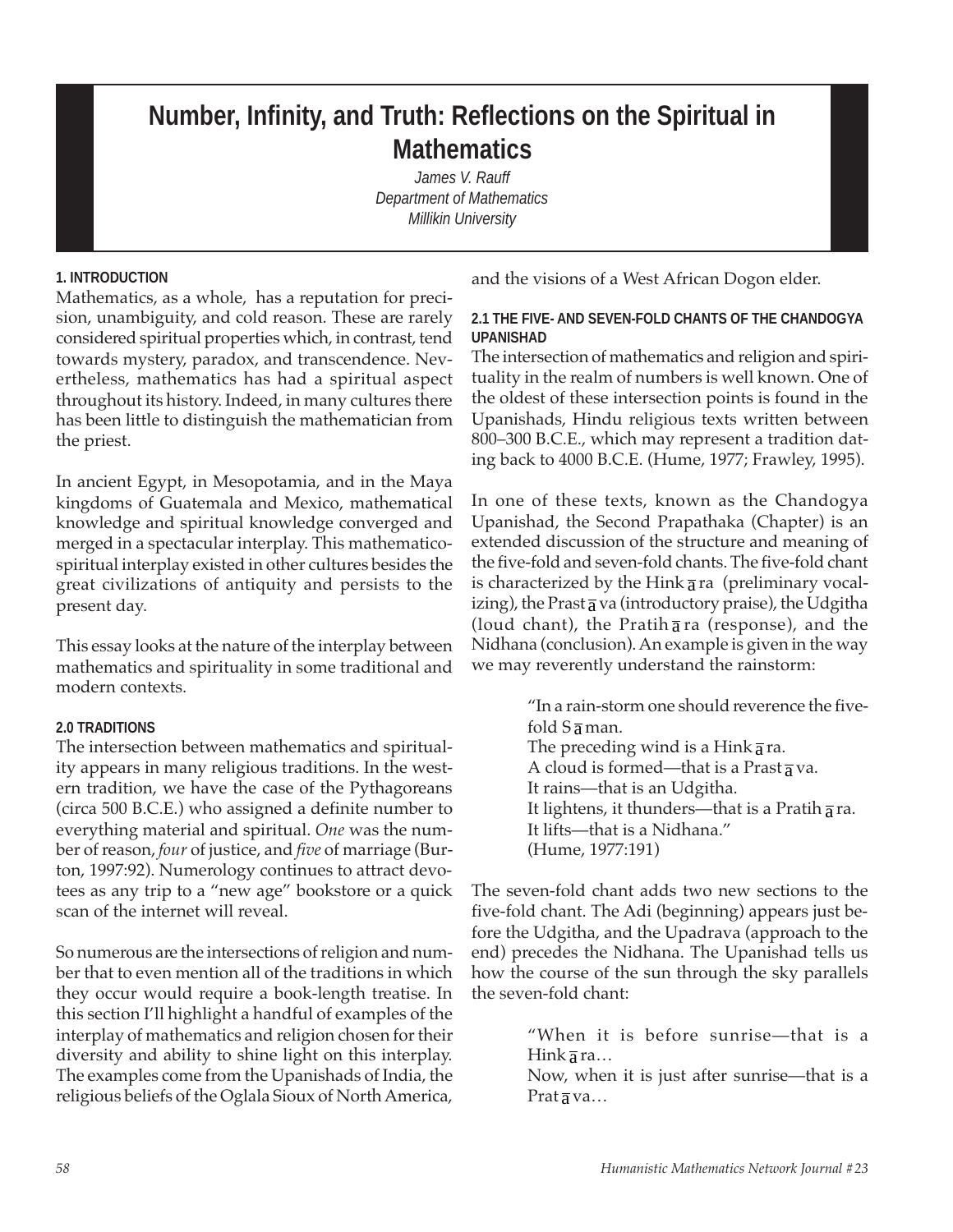Now, when it is the cowgathering time—that is an Adi…

Now, when it is just at midday—that is an Udgitha…

Now, when it is past midday and before the afternoon—that is a Pratih  $\overline{a}$  ra...

Now, when it is past afternoon and before sunset—that is an Upadrava…

Now, when it is just after sunset—that is the Nidhana…"

(Hume, 1977:194)

Several other examples of these five- and seven-fold patterns are related in the Second Prapathaka of the Chandogya Upanishad, but the most striking mathematical passage is found in the Tenth Khanda (verse). This passage explains the mystical significance of the syllables in the categories of the seven-fold chant.

> "Now then, one should reverence the  $S\bar{a}$  *man* (chant), measured in itself, as leading to death.

> *hink*  $\overline{a}$  *ra* has three syllables. *prast*  $\overline{a}$  *va* has three syllables. That is the same.

> *adi* has two syllables, *pratih* a *ra* has four syllables. One from there, here—that is the same.

> *udgitha* has three syllables. *upadrava* has four syllables. Three and three—that is the same, one syllable left over. Having three syllables that is the same.

> *nidhana* has three syllables. That is the same, too. These are twenty-two syllables.

> With the twenty-one one obtains the sun. Verily, the sun is the twenty-first from here. With the twenty-two one wins what is beyond the sun. That is heaven." (Hume, 1977:194-5)

In the Tenth Khanda we see mathematics (arithmetic and algebra) at the service of spirituality. The Upanishadic calculation aims towards heaven using the syllables of the classificatory words of the chant as its data. We see two fundamental characteristics of mathematics at works here: balance and sum. The Khanda calculates the sum of the syllables to 22, while emphasizing a balance between terms based upon 3.

The first paragraph affirms a balance between *hink*  $\overline{a}$  *ra* and *prast*  $\overline{a}$  *va*,  $3 = 3$ . In the second paragraph, *adi* and *pratih*  $\overline{a}$  *ra* are brought into balance with some simple algebra "One from there, here." That is, take one syllable from *pratih*  $\overline{a}$  *ra* and add it to the syllables of *adi*. In modern notation, the Upanishad computes

$$
\begin{array}{c}4\text{-}1=2\text{+}1\\3=\text{-}3\end{array}
$$

Achieving balance between *udgitha* (3 syllables) and *upadrava* (4 syllables) caused the writer of this Khanda some difficulty. The writer's solution is to emphasize that both words have three syllables and that the fourth syllable of *upadrava* is "left over." Mathematically, this maneuver is suspect. Nonetheless, the writer clearly recognizes the problem and assures us that it is not a problem. Indeed, the extra syllable returns in the sum with powerful impact. We can summarize the mystical mathematics of the Tenth Khanda this way:

$$
[3+3]+[(2+1)+(4-1)]+[3+3]+1+3=21+1
$$

where the square brackets group balanced pairs. The writer of the Tenth Khanda employed mathematics to emphasize and perhaps justify the terms and relationships between terms of the seven-fold chant.

#### **2.2 SACRED NUMBERS OF THE OGLALA SIOUX**

The importance of numbers in the world-view of the indigenous peoples of the Americas is well documented. We find sacred or mystical numbers in the cultures of the Hopi (Young, 1988), the Maya (Freidel, et. al., 1995), the Inka (Urton, 1997), the Ojibwa (Closs, 1986), and the Oglala Sioux (Powers, 1977). I choose the Oglala for special examination here because the interplay between number and religion in their culture is representative of a large number of Indian cultures of North America. Indeed, the quadripartite view of the universe and the supernatural is prevalent in North America (Levi-Strauss, 1968; Bullchild, 1990; Young, 1988). The information about the Oglala presented in this section is from Powers (1977:48-51).

The numbers 4 and 7 are sacred to the Oglala. *Four* is of central importance because it is the number of world directions, the number of divisions of time (day, night, moon, year), and the number of periods of life (baby, child, adult, old age). The number four is cen-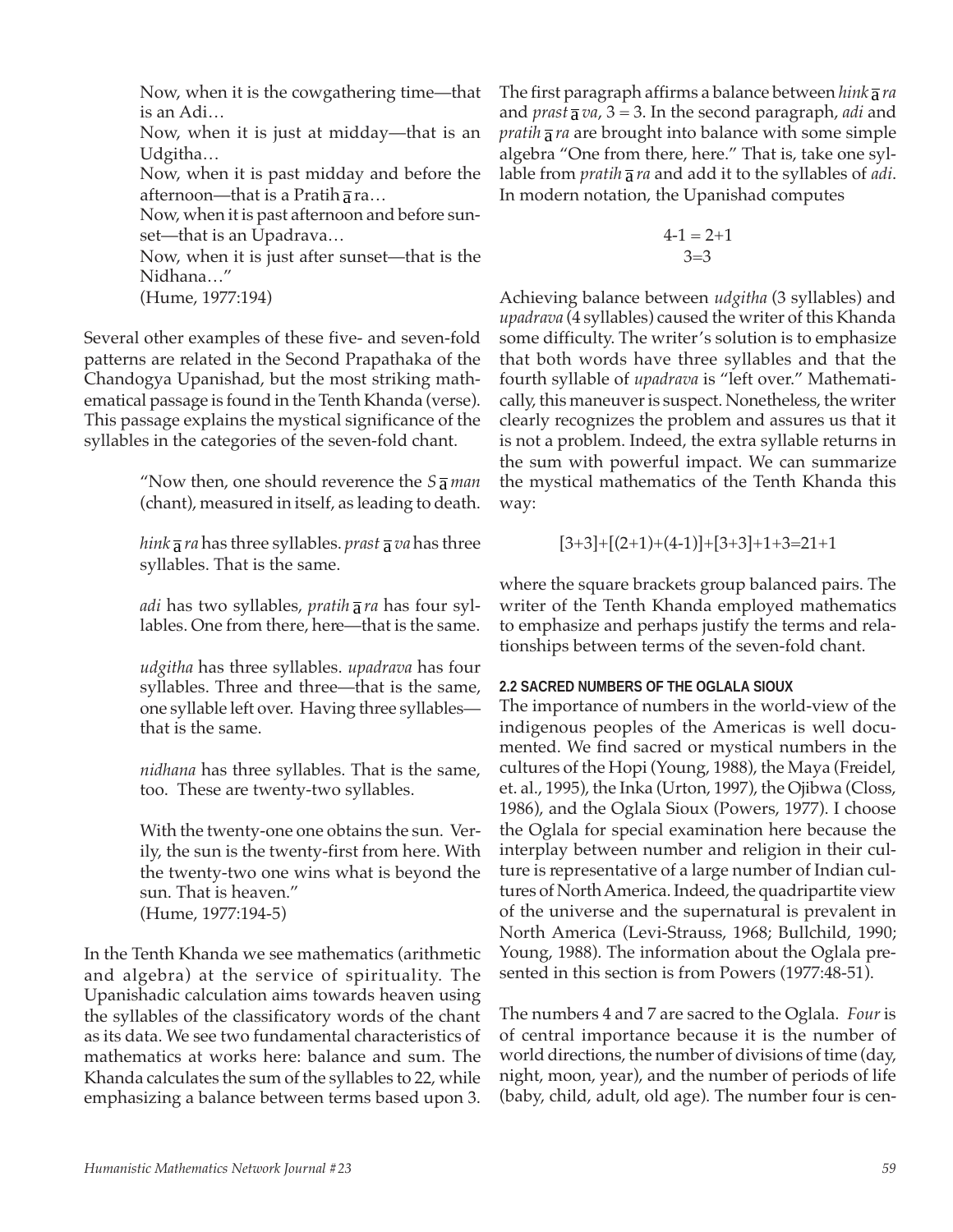tral to certain aspects of human physiology, including the important observation that four is the number of fingers on each hand, the number of toes on each foot, and the total number of big toes and thumbs on a person. We thus have the "human" compound equation:

$$
5-1=5-1=5-1=5-1=1+1+1+1
$$

In the supernatural world, the number four is central to the structure of *wakantanka*, an Oglala concept that embodies all supernatural beings and powers. The supernatural is classified into four aspects, each of which is subdivided into four more. This hexadecimal structure looks like this:

> *Wakan akanta* (Superior *wakan*) Sun Sky Earth Rock *Wakan kolaya* (Those who *wakan* call friends) Moon Wind Falling Star Thunder-being *Wakan kuya* (lower or lesser *wakan*) Buffalo Two-legged Four winds Whirlwind *Wakanlapi* (those similar to *wakan*) Shade (Apparition) Life (Breath) Shadelike Potency

It must be emphasized that this 4x4 structure is not the classificatory scheme of the European anthropologist, but the Oglala themselves emphasize the "fourness" of their cosmology. When a sweat lodge is constructed 16 willow saplings are needed, one for each aspect of *wakantanka*.

*Seven*, the other primary sacred number of the Oglala, is constructed from *four* arithmetically and spiritually. To the four directions (West, North, East, and South) are added the zenith, the nadir, and the center of the universe. Seven is explained as 4+2+1; the four directions plus sky and earth plus the universe. Prayers

are smoked and sung to these seven directions when invoking the supernatural. The sociopolitical groups of the Sioux and the birth-order names of Oglala children also follow the  $4+2+1 = 7$  pattern.

Significantly, within the 4x4 structure of the *wakantanka* we also find the calculation 4+2+1 = 7. *Wakan akanta* and *wakan kolaya* are grouped together as *wakan kin* (the Sacred). *Wakan kuya* and *wakanlapi* form *taku wakan* (Sacred Things). The entire collection is *wakantanka*. Thus, the heptadic classification is seen simultaneously as monadic, dyadic, and tetradic.

Beyond the examples given above, all natural and cultural phenomena are classified by the Oglala into structures of 4 or 7 or 16  $(4x4)$  or 28  $(4x7)$ . Powers (1977:51) quotes Black Elk on the importance of four and seven:

> "…the numbers four and seven are sacred; then if you add four sevens you get twentyeight. Also, the moon lives twenty-eight days, and this is our month; each of these days of the month represents something sacred to us: two days represent the Great Spirit; two are for Mother Earth; four are for the four winds; one is for the Spotted Eagle; one for the sun; and one for the moon; one is for the Morning Star; and four for the four ages; seven are for our seven great rites; one is for the buffalo; one for fire; one for water; one for the rock; and finally one is for the two-legged people."

# **2.3 THE VISION OF OGOTEMMLI**

Perhaps no vision of the universe is so wonderfully intertwined with numbers than that of the Dogon elder, Ogotemmli, as related by the French anthropologist Marcel Griaule (Giaule,1965). For Ogotemmli, everything in the universe has a number and the numbers themselves have qualities. The central number in Ogotemmli's vision is eight. There were eight sections to the structure of the world-system, eight primeval ancestors at the creation of the world, and eight families descended from them. There were eight seeds at the beginning of creation. There are eight joints in humans, eight *dougu* (covenant-stones) that are the repositories of the life-forces of the ancestors, eight locations of the council house pillars, eight crafts, and eight regions populated by people speaking eight languages.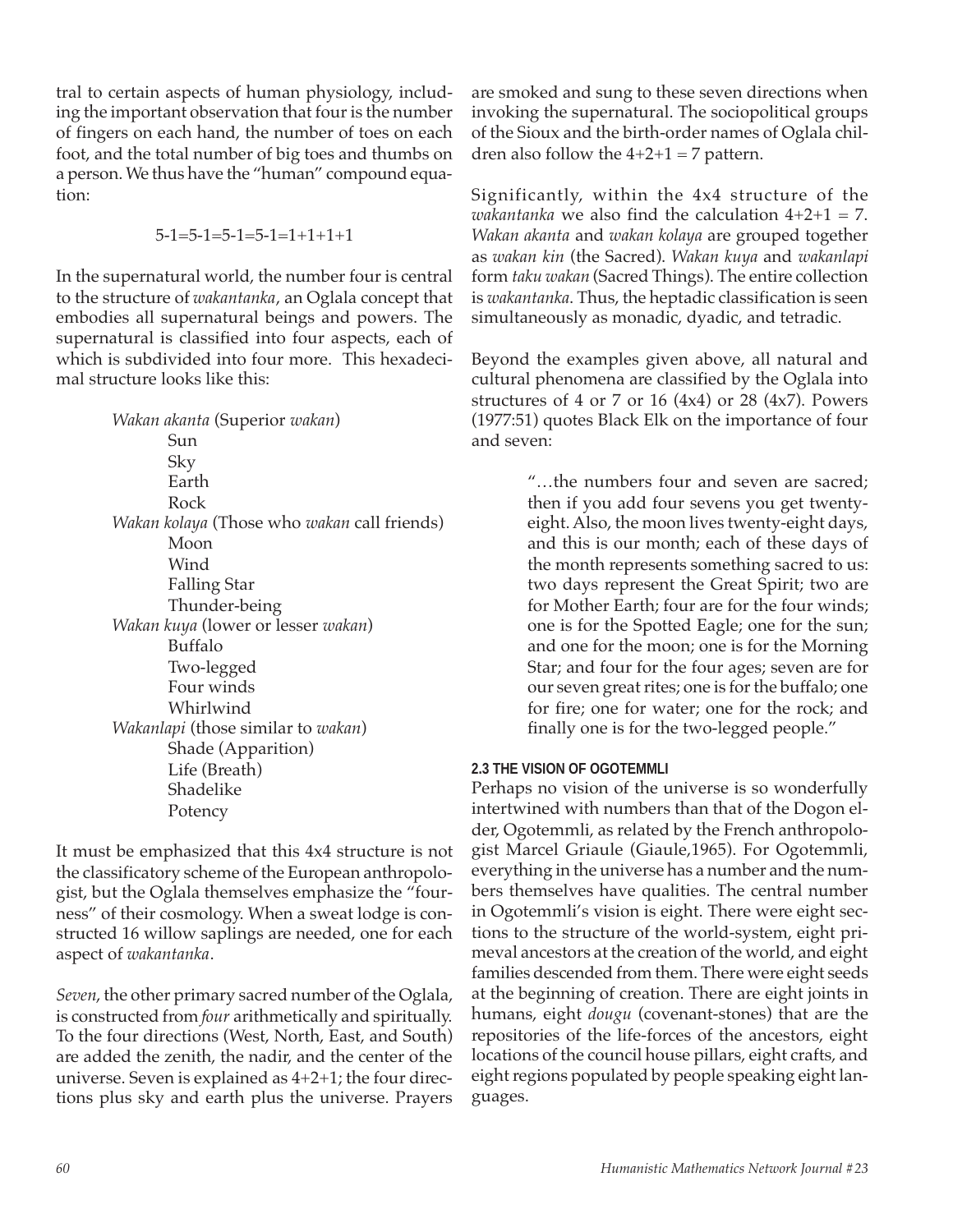For each number 1-8, Ogotemmli revealed correspondences. The correspondences expose the inherent number of the idea or thing as well as explaining the qualities of the number. As an example, consider the numbers 2 and 7. *Two* corresponds to the southwest pillar, white millet, the Toro language, the Ende region, the colors red and white, and the craft of tanning. The second ancestor was the leather-worker. *Seven* corresponds to the north pillar, rice, the Ireli language, the Ireli region, the color rose, and the crafts of

weaving, music and language. The seventh ancestor was the "master of speech."

The number 8 also serves as a kind of culmination or unification of the preceding numbers. Ogotemmli says,

> "Seven is the rank of the Master of Speech; 1+7 = 8. The eight rank is that of Speech itself. Speech is separate from the one who teaches it, that is the seventh ancestor; it is the eighth ancestor. The eighth ancestor is the foundation of the speech which all the other ancestors used and which the seventh taught." (Griaule, 1965:48)

The number *eight* corresponds to the lingua franca of the Dogon area, all regions, and agriculture, the art that encompasses all the arts and crafts of the Dogon.

#### **2.4 WHY NUMBERS?**

In the preceding sketches of number and arithmetic in religious belief, we see that the mathematics is more than an overlay or afterthought. Indeed, the mathematics provides a framework for the organization of the spiritual world. Number and arithmetic provide a bit of precision and definiteness to concepts, beliefs, and ideas that are imprecise and indefinite. S.N. Pandey, a proponent of a school of mathematics that ties all of mathematics to the Vedas, expresses this notion succinctly.

> "Knowledge gains perfection and unambiguity and clarity if it is expressed in terms of numbers." (Pandey, 1991:103)

Number also seems to lend power to religious practice. The author of the Chandogya Upanishad feels

compelled to provide an analysis of the number of syllables in the names of the parts of the seven-fold chant. Is it to emphasize that these terms are not arbitrary, but instead incorporate some essential nature of reality?

Numbers provide unity. The pervasiveness of 4 and 7 in the natural and supernatural world provide evidence for the Oglala that the universe is not random, that there is a divine presence and a sacred unity to

everything.

Numbers are a vehicle for beginning to understand what is perhaps not understandable. Ogotemmli's correspondences help the Dogon to see how things

and ideas are related, interrelated, and connected to the whole. Ogotemmli 's equation  $7+1 = 8$  is a powerful notion of increase, culmination, and inclusiveness.

When we begin to look at mathematics beyond numbers and simple arithmetic, we can see more opportunities for its use in mystical understanding of the supernatural. In the next section, I'll examine some of the ways in which mathematical notions begin to blend with the mystical.

#### **3.0 MATHEMATICAL NOTIONS & MYSTICAL VISION**

How are mathematical notions mystical? Consider infinity. Mathematical infinity is a preponderance of seemingly contradictory and paradoxical notions. The modern study of infinity, begun by Georg Cantor in the 1870's, has shown us that there are levels of infinities, that some infinities are infinitely greater than others, that parts can be the same size as wholes, and other wonders. Here I'll only examine one of these wonders. (For a detailed non-technical discussion of the whole matter of infinity see Pickover (1995), Rucker (1995), or Vilenkin (1995). A complete mathematical discussion can be found in Fraenkel (1961), Monk (1969), or Suppes (1972).)

Cantor asks that we consider the counting numbers 1, 2, 3, 4, etc. not as a sequence of numbers, but rather as a totality, an infinite collection. It is a consideration that requires some mental wrangling and a certain amount of faith. We must behold a sequence that has no end all at once. In effect, we must see the sequence,



*stand what is perhaps not understandable.*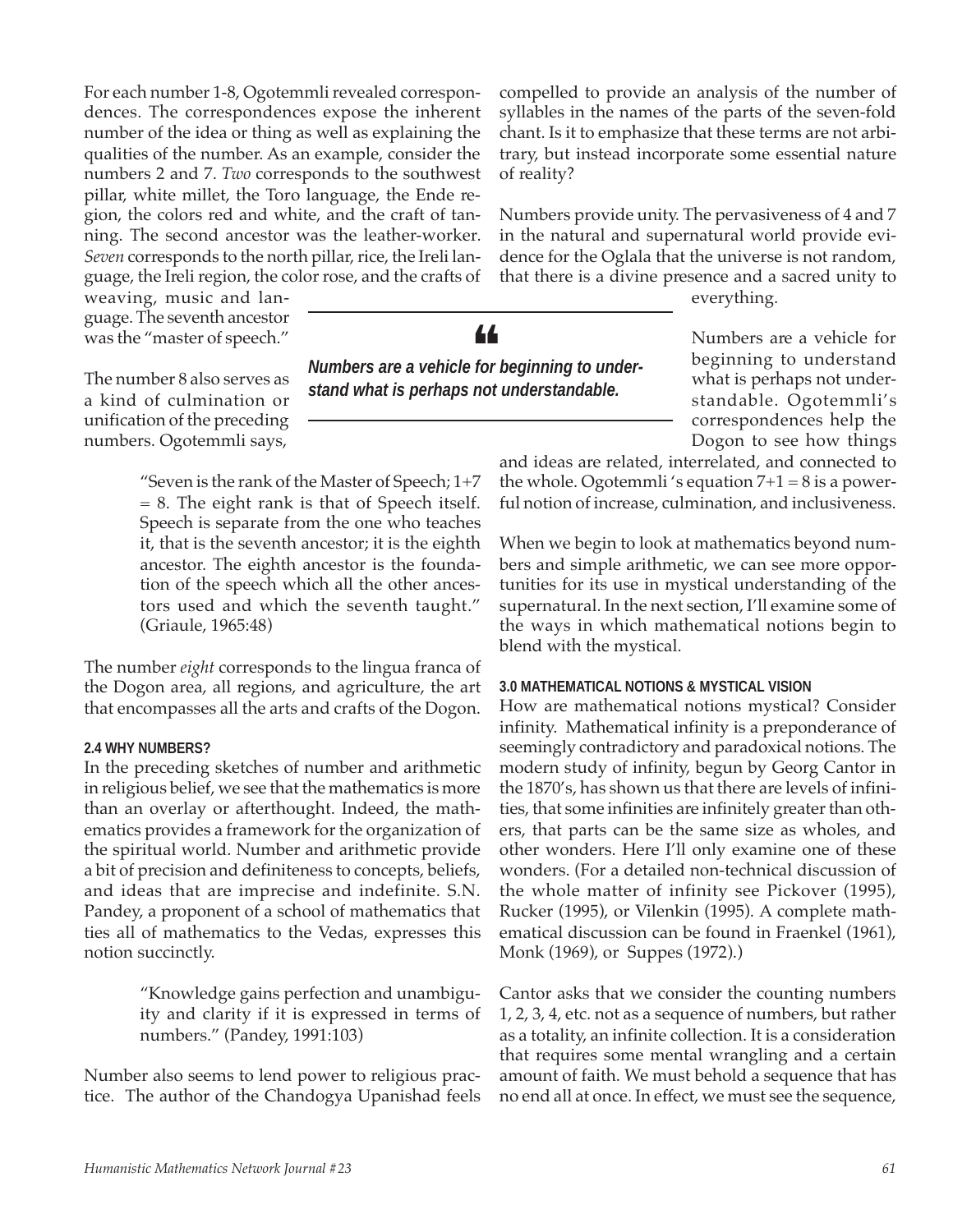as it were, from "outside," from a supernatural vantage point. This viewpoint, although perhaps unusual to a non-mathematician is not unique to modern mathematics. Artists wrestled with the problem geometrically in the Renaissance (Fields, 1997) and Mimica (1988) has shown that viewing the counting numbers this way is an important aspect of the culture of the Iqwaye people of Papua New Guinea.

Holding the infinite collection of counting numbers in our minds, now let us consider those that are even (2, 4, 6, …). Cantor now asks us to compare the sizes of the two collections. One way of comparing the sizes of two collections is by matching. This is a particularly efficient means of comparison if the collections are large. For example, if we want to compare the number of people with the number of seats in a large auditorium we may simply invite each person to take a seat. If we see anyone standing after everyone tries to sit down, then we know there are more people than seats. On the other hand, if everyone is seated and there are empty seats, then we know there are more seats than people. If every person has a seat and every seat has a person then we know that there were the same number of people as seats.

Now let's try to match the counting numbers with the even counting numbers. Because we are viewing the collections separately, it will be useful to distinguish numbers selected from the counting number collection from those selected from the even number collection. If a number is taken to be from the even numbers I will write it with **bold** print and if it is taken from the counting numbers I will write it in *italics*. Now we can construct a matching between the two collections by matching each counting number with its double, like this:

counting numbers: *1 2 3 4 5 6 7 8 9 10 11* … even numbers: **2 4 6 8 10 12 14 16 18 20 22 …**

Notice that every counting number is matched with an even number. Indeed, whatever counting number we pick, we can easily determine which even number it is matched with by doubling the number we pick. So, *1999* is matched with **3998**, *150,000,000* is matched with **300,000,000**, and so on. Furthermore, every even number is matched with a counting number. If we pick an even number we can find the count-

ing number it is matched with by dividing the chosen even number by 2. Thus, **24** is matched with *12*, **1492** is matched with *746*, and so on.

What does the result of this matching process suggest? There are no unmatched numbers from either collection, therefore the collections are the same size! Yet, clearly the odd numbers are not included in the collection of even numbers. So, shouldn't the collection of counting numbers be greater than a collection which is part of it? Normal intuitions fail when we consider the infinite.

So then, we may ask, are all infinite collections ultimately the same size? To this Cantor's surprising answer is "no." To explain his answer, I'll need the convenient mathematical notions of a set and subset. A set of things is simply a collection of those things. A subset of a set is a collection containing items from the set. Sets and subsets are denoted mathematically with braces surrounding the names or descriptions of the items in the set. The subset of the counting numbers that contains the numbers 2, 4, and 6 is written {2, 4, 6}. Thus, for the set of counting numbers we have many subsets, including

{2}, {1,2,3,4,5}, {1492,1776,1812,1864,1969,1998}  $\{2,4,6,8,...\}$  the even numbers,  $\{1,3,5,7\}$  the odd numbers, {2,3,5,7,11,13,...} the prime numbers, {4,7} the sacred numbers of the Oglala, {1,2,3,4,5,6,7,...} the counting numbers, etc.

There are an infinite number of subsets of the set of counting numbers. This is easily seen because each counting number can be form a one-item set {1}, {2}, {3}, and so on. Is it possible to match the collection of subsets of the counting numbers with the counting numbers? Cantor says no, and here's why.

Suppose that some very bright person came up with what he or she thought was a matching scheme between the subsets of the counting numbers and the counting numbers. The matching would look like this:

```
1 \rightarrow S_12 \rightarrow S
```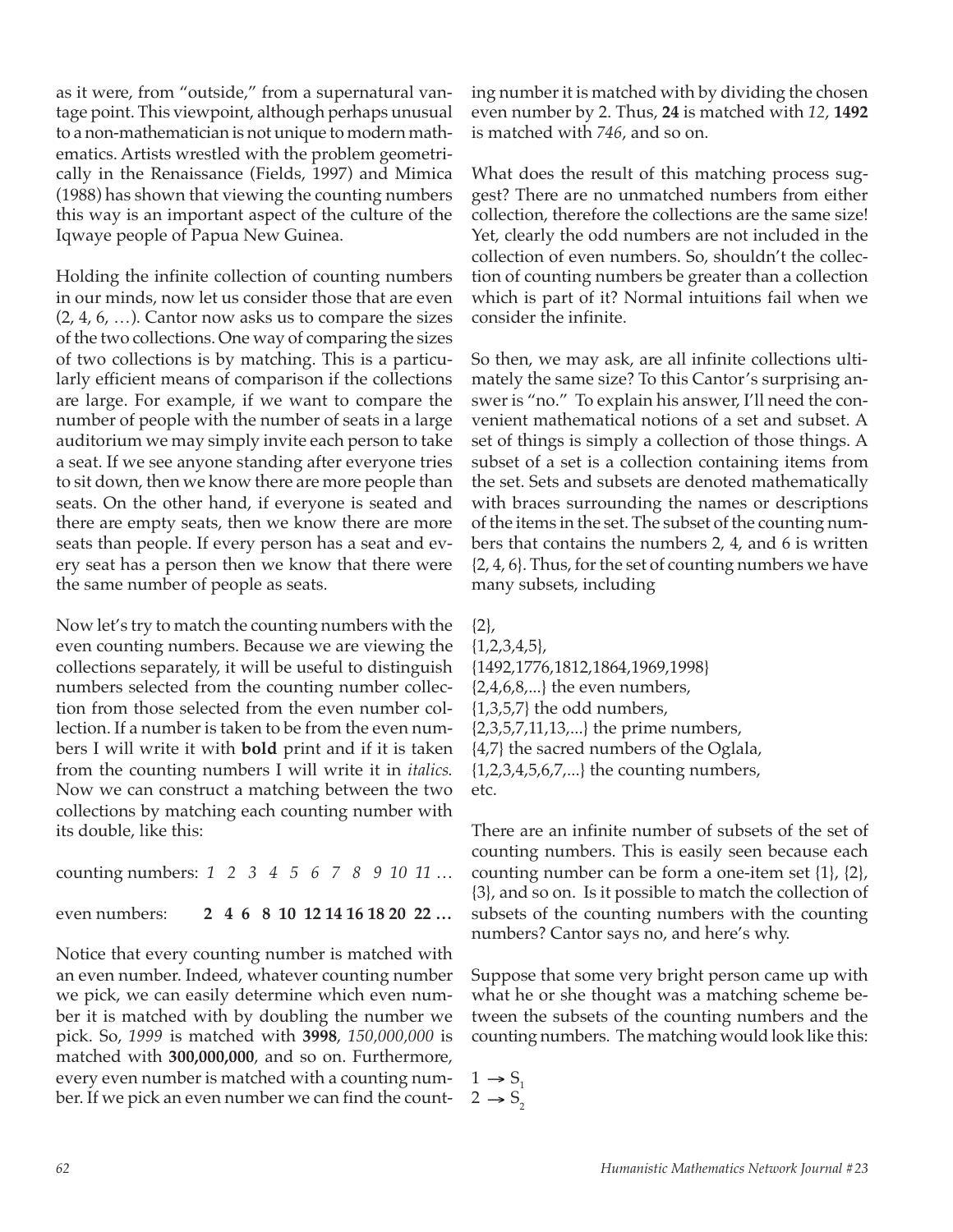$3 \rightarrow S_3$ …  $1200 \rightarrow S_{1200}$  $1201 \rightarrow S_{1201}$ …

The subscripted S indicates the set that is matched with that number. So,  $S_{24}$  is the set that is matched with counting number 24. We don't know what  $S_{24}$  is, but our bright person should be able to tell us if we ask. Similarly, if we ask our bright person what number the set {4,7} is matched with, he or she should be able to tell us.

Now we'll identify a particular subset of the counting numbers and ask what number with which it is matched. In the matching, some sets will contain the number they are matched with and some will not. That is, 24 may be an element of  $S_{24}$  or it may not. Consider the set containing only those numbers which are not elements of the set with which they are matched. Call this set C. Now if 24 is not in  $S_{24}$ , then 24 is in C. On the other hand, if 24 is in  $S_{24}$  then 24 is not in C. Our bright person's matching claims to account for all the subsets of the counting numbers, so C ought to be matched with some number, call it *k*. Thus,  $C = S_k$ .

Is *k* in C? If *k* is in C, then *k* is not in  $S_k$ . But  $S_k$ =C, so *k* is not in C. On the other hand, if *k* isn't in C, then *k* is in  $S_k$  which means *k* is in C. Either possibility is contradictory. Logically, then, some earlier assumption in the argument must be false. C is a reasonably defined set. Thus, we are left with the conclusion that C must not be matched with any counting number. The set of subsets of the counting numbers is larger than the set of counting numbers. We have a collection that is infinite, yet is larger than infinity. Cantor went on to show that there are infinite levels of infinitely larger infinities.

Mathematical infinity demands considerable contemplation and is arguably similar to paradoxical mystical language. Cantor, of course, did not suggest that his infinities were a path to the mystical understanding that everything is interconnected and has a single source. Nor did he offer them as triggers of mystical experience. Nevertheless, contemplation of Cantor's infinite hierarchy of infinities, each of which is infinitely greater than its predecessor, can affect one in a fashion reminiscent of the Zen *koans*.

Borchert, in describing the mystical experience, may come close to describing the experience one has when contemplating the paradoxes of infinity:

> "These opposites seem to exclude one another; to destroy—to recreate; miserly—openhanded; terrifying—attractive. Because of the tension between opposites, a narrow opening comes into existence, and it is through this channel that the mystic sees something which cannot be set down in *one* word. What it is cannot be expressed, but can only be suggested." (Borchert, 1994:19)

Infinity is only one of many mathematical notions that suggest mystical visions. The mathematical field of complex dynamical systems brings before us the infinitely self-replicating patterns of the Mandelbrot set and engaging fractal portraits (Peitgen & Richter, 1986). Computer generated fractal images seem to be not far removed from the meditative art forms of mandalas or yantras used in Eastern mysticism. And, in the mathematics of quantum computing we see parallel universes, timelessness, and a host of other metaphysical constructs. (Deutsch, 1997).

What all of these mathematical notions share is their ability to articulate with some precision notions that transcend everyday experience. The mathematics allows us to peer into aspects of reality that go beyond our senses and often beyond our commonsense notions of rationality. And this transcendence leads us to questions of truth and reality.

#### **4.0 MATHEMATICAL TRUTH AND SPIRITUAL TRUTH**

A reasonable question concerning this mind-bending infinity of infinities is that of its connection to what we commonly consider to be reality. We might wonder if these arguments are no more than mental recreation. Have we learned a truth about something? If so, what? The philosopher Michael Resnick (Resnick, 1998) offers some notions of truth that I think are useful in assessing the truth of Cantor's visions. Resnick sees at least two aspects of mathematical truth: immanent truth and transcendent truth.

Immanent truth applies only to statements within its own language. The truth of the statements about infinity that I have offered is established entirely within the realm of the infinities of sets. Sets, numbers, and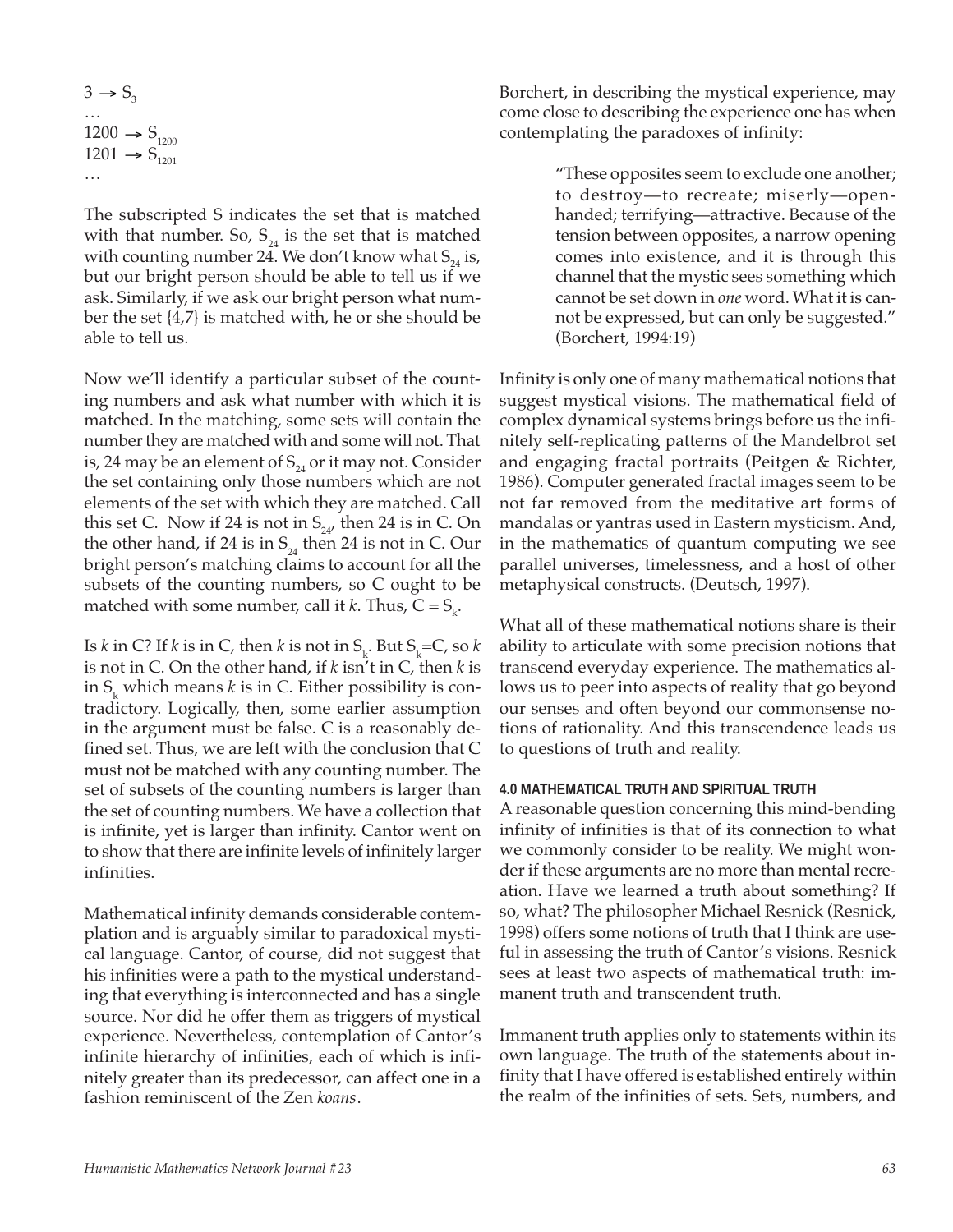logic provide the basis for the truth of the hierarchy of infinities. These truths do not rely on things, relationships, or observations outside of the realm of mathematics. As a mathematician I am prepared to learns truths about mathematical objects because I have been trained to understand claims about mathematical objects.

Immanent mathematical truth may be contrasted to transcendent mathematical truth, which seeks support in reference to physical objects or correspondence between mathematical objects and non-mathematical objects. I learn transcendent mathematical truth through experiment as well as through proof.

For example, as a transcendent mathematical truth, 2

 $+ 1 = 3$  makes claims about the number of people in my car after my son and I meet and pick up my wife. The truth of the equation is confirmed by its correspondence to my experienced world. The same equation is viewed as an immanent

truth when I am persuaded by this mathematical proof about sets:

- 1. The set { } is a number. Call it 0. (Definition of a number.)
- 2. If x is a number, then  $S_{\gamma} = \{x, \{x\}\}\$ . (Definition of  $S_{\gamma}$ )
- 3. If x is a number, then  $S_{x}$  is a number. (Definition of number.)
- 4. Only things satisfying Statements 1 or 3 are numbers. (Definition of number)
- 5. Let 1 denote  $S_0 = \{0, \{0\}\}\)$ . (Shorthand notation for  $S_{0}$ )
- 6. Let 2 denote  $S_1 = \{1, \{1\}\} = \{\{0,\{0\}\}\}\$ . (Shorthand notation for  $S_1$ )
- 7. Let 3 denote  $S_2 = \{ \{ \{0, \{0\} \}, \{ \{0, \{0\} \} \} \}, \{ \{ \{0, \{0\} \} \}, \{ \{0, \{0\} \} \} \}$  $\}$ . (Shorthand notation for  $S_2$ )
- 8. If x is a number, then either  $x=0$  or there is a number y such that  $S_y = x$ . (Follows from Statement 4.)
- 9. If x is a number, then  $x + 1 = S_x$ . (Definition of + 1)
- 10.  $2 + 1 = S_2$  (Replace x by 2 in statement 9)
- 11.  $S_2 = 3$  (Statement 7)
- 12. Therefore,  $2 + 1 = 3$ . (From statements 10 & 11)

I have learned that  $2 + 1 = 3$  is true in this case because I understand the notion of a set and some simple

principles of logic. It is a truth in the world of sets and logic and will be true for anyone prepared to receive it.

I think that spiritual truths also have this immanent/ transcendent Janus face. On the one hand they are truths within their own language. If one is taught to understand the spiritual concepts, then one can learn truths about them. Further, it is legitimate to say that without adequate preparation, one may well be incapable of understanding spiritual truths. On the other hand, many spiritual truths aspire to transcend their own language and claim the status of truth in other realms.

The Islamic teacher Ayatollah Khalkhalli said that "Re-

ality will always prevail." (Naipaul 1998:210) From this we are to understand that reality means truth and that truth stands against falsity. For Khalkhalli, the spiritual truths of his faith have transcended the language of Islam to become

truths of all languages, everywhere.

The parallel between mathematical truth and spiritual truth is important because of the success each has had in transcending its own language. Mathematics has provided numerous truths to science and spirituality has done the same for human culture.

Debates about the existence of numbers and other mathematical objects parallel those about the existence of gods and spirits. How are these entities to be identified? Can they be discovered in any objective way? Can only those who believe really understand? Mathematical and spiritual truths have survived outside of their home realms despite, or perhaps because, they are truths about objects with ambiguous existential status.

# **5.0 CONCLUSION**

I doubt that mathematics will ever become a theology (although stranger things *have* happened), but its value in understanding reality is undeniable, and it has the power to bring its practitioner to a meditative state. Indeed, early Islamic scholars saw mathematics as religiously legitimate and as a way to Holy knowl-



*other mathematical objects parallel those about*

*the existence of gods and spirits.*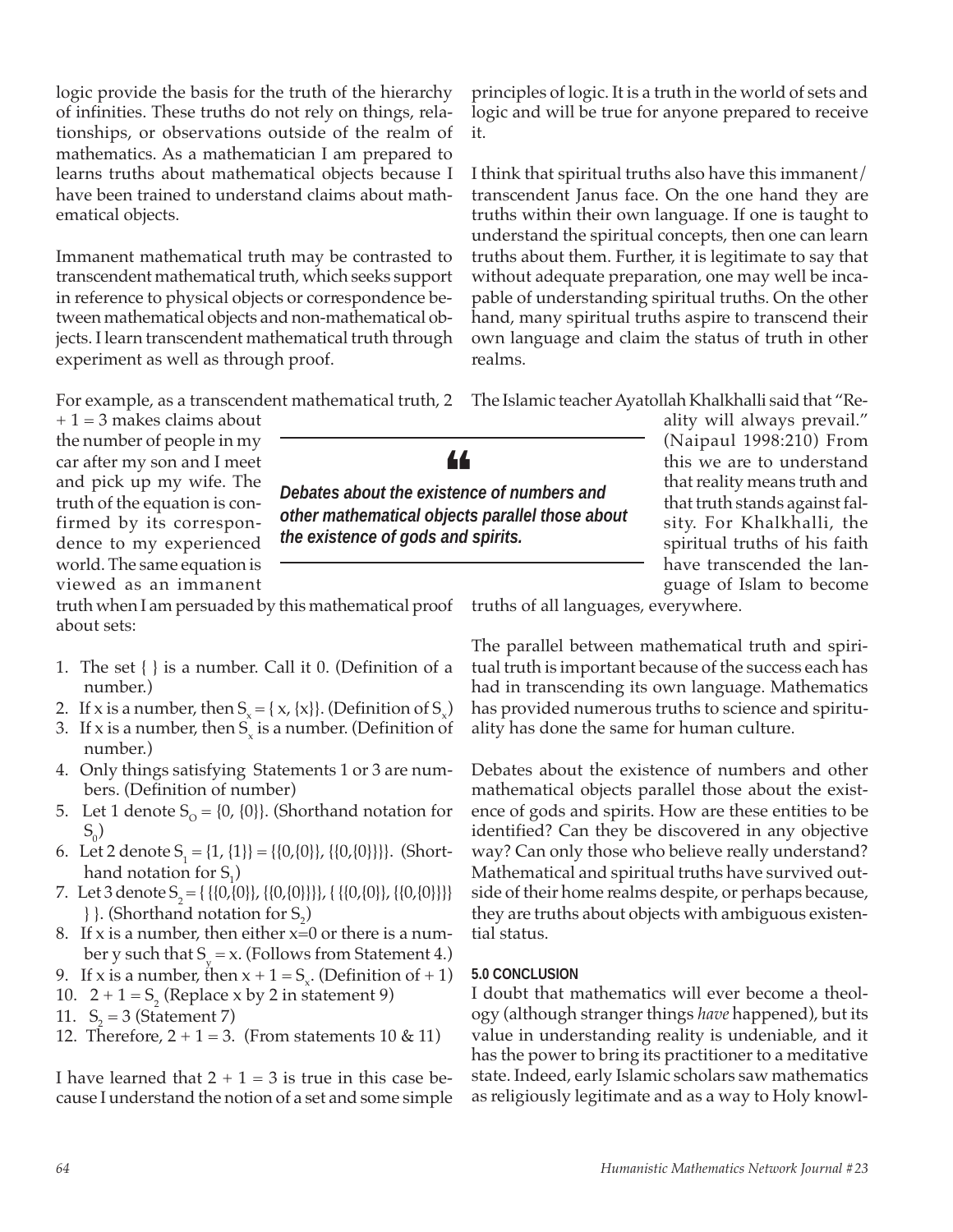edge (Høyrup, 1994:111). Whether we experience God or the Tao or the ground of being when deeply involved in mathematical thought I will leave to the theologians. Nevertheless, the realms of mathematics and spirituality do intersect.

That intersection may be beautifully summarized by the following passage from Chapter 21 of the *Tao Te Ching*.

"The Tao is elusive and intangible.

Oh, it is intangible and elusive, and yet within is image.

Oh, it is elusive and intangible, and yet within is form.

Oh, it is dim and dark, and yet within is essence. This essence is very real, and therein lies faith." (Feng & English, 1974)

#### **REFERENCES**

BORCHERT, BRUNO, 1994. *Mysticism: Its History and Challenge*. York Beach, Maine: Samuel Weiser, Inc.

BULLCHILD, PERCY, 1990. *The Sun Came Down: The History of the World as My Blackfeet Elders Told It*. San Francisco: Harper & Row.

BURTON, DAVID M., 1997. *The History of Mathematics: An Introduction (3rd edition).* New York: McGraw-Hill.

CLOSS, MICHAEL, 1986. Tallies and the ritual use of number in Ojibway pictography. In Michael Closs (ed.), *Native American Mathematics*, 181-211. Austin: University of Texas Press.

DEUTSCH, DAVID, 1997. *The Fabric of Reality*. New York: Allan Lane, The Penguin Press.

FIELD, J.V., 1997. *The Invention of Infinity: Mathematics and Art in the Renaissance*. Oxford: Oxford University Press.

FRAENKEL, ABRAHAM A., 1961. *Abstract Set Theory*. Amsterdam: North-Holland.

FRAWLEY, DAVID, 1995. *The Myth of the Aryan Invasion of India*. New Delhi: Voice of India.

FREIDEL, DAVID, LINDA SCHELE, and JOY PARKER, 1995. *Maya Cosmos: Three Thousand Years in the Shaman's Path*. New York: William Morrow & Co.

GRIAULE, MARCEL, 1965. *Conversations with Ogotemmli: An*

*Introduction to Dogon Religious Ideas*. London: Oxford University Press.

HUME, ROBERT ERNEST (trans.), 1977. *The Thirteen Principal Upanishads*. London: Oxford University Press.

HØYRUP, JENS, 1994. *In Measure, Number, and Weight: Studies in Mathematics and Culture*. Albany, N.Y.: SUNY Press.

KHARE, H.C. (ed.), 1991. *Issues in Vedic Mathematics*. New Delhi: Rashtriya Veda Vidya Pratishthan.

LEVI-STRAUSS, CLAUDE, 1968. *The Origin of Table Manners: Introduction to a Science of Mythology, 3*. New York: Harper & Row.

LAO TSU, 1974. *Tao Te Ching*. Translated by Gia-fu Feng and Jane English. New York: Alfred A. Knopf.

MIMICA, JADRAN, 1992. *Intimations of Infinity: The Cultural Meaning of the Iqwaye Counting and Number System*. Oxford: Berg Publishers, Inc.

MONK, J. DONALD, 1969. *Introduction to Set Theory*. New York: McGraw-Hill.

MORRIS, GREG, 1995. Developing the spiritual in mathematics. *Mathematics Teaching* 153:36-37.

NAIPAUL, V.S. 1998. *Beyond Belief: Islamic Excursions Among the Converted Peoples*. New York: Random House.

PANDEY, S.N., 1991. Vedic mathematics: an appraisal from the perspective of modern mathematics. In H.C. Khare (ed.), *Issues in Vedic Mathematics*, 103-104. New Delhi: Rashtriya Veda Vidya Pratishthan.

PEITGEN, H.-O, and P.H. RICHTER, 1986. *The Beauty of Fractals: Images of Complex Dynamical Systems.* Berlin: Springer-Verlag.

PICKOVER, CLIFFORD A., 1995. *Keys to Infinity*. New York: John Wiley & Sons, Inc.

POWERS, WILLIAM K., 1977. *Oglala Religion*. Lincoln: University of Nebraska Press.

RESNICK, MICHAEL, 1998. Proof as a source of truth. In Tymoczko, Thomas, ed., *New Directions in the Philosophy of Mathematics.* Princeton, NJ: Princeton University Press, pp.317- 336.